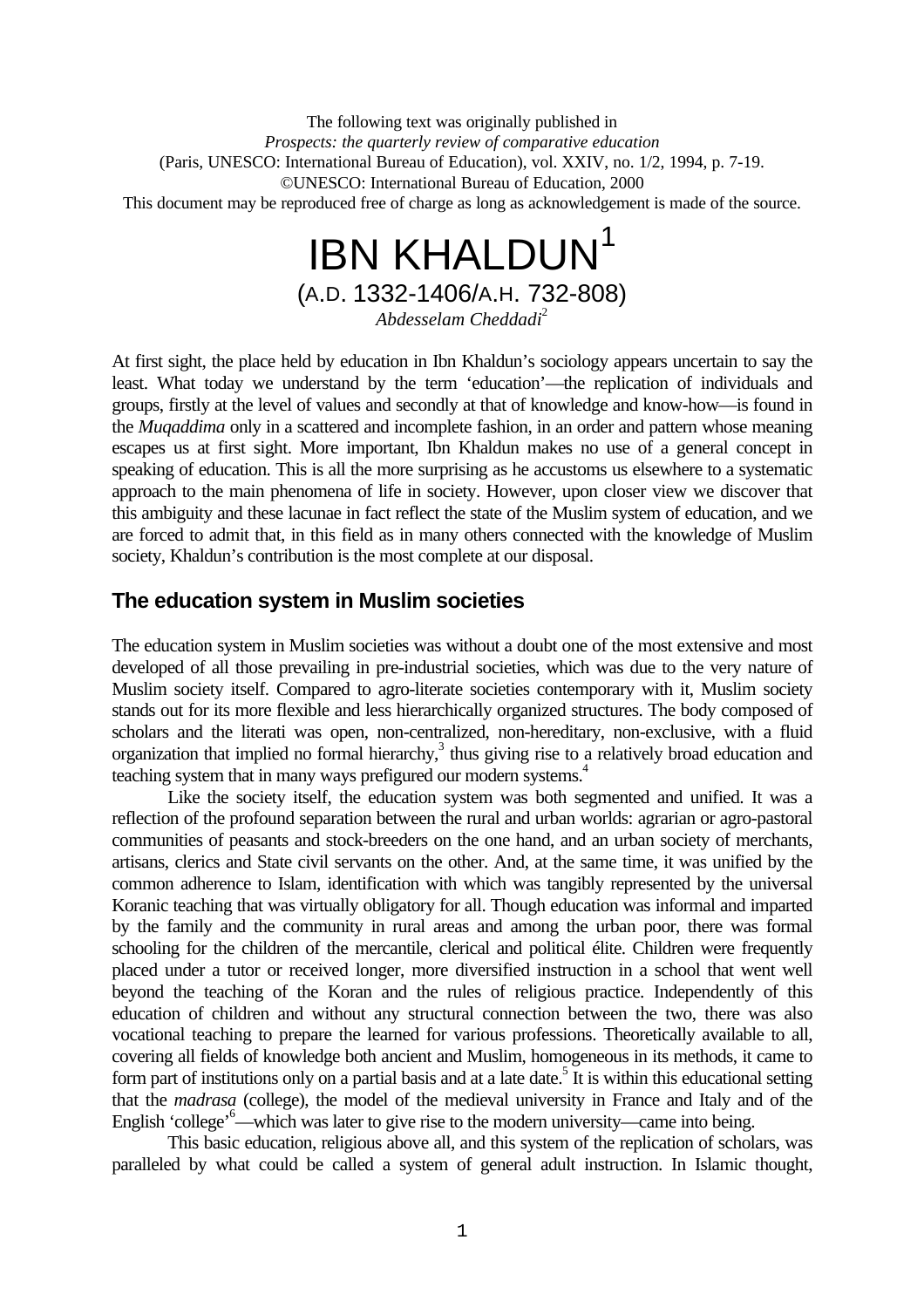education, which here takes in religion and morals, is a process that ends at no determined stage or age but lasts an entire lifetime, as expressed in the saying attributed to the prophet Muhammad: 'Learn science from the cradle to the grave'. Such figures as that of the literate man (*adib*), the pious man, the fakir or dervish, and that of the burgher or governor consorting with the learned, so typical of Muslim society, owed a great deal to this system of general instruction based on such institutions as the mosque or the zaouia, and carried forward by such people as the sermon-writer (*khatib*, *wa iz*), the poet, the religious reformer or the saint, and by a vast literature of popularizations made up of literary anthologies, encyclopedias, local or general histories, biographical dictionaries, pious works, mystical treatises, etc.

The educational and cultural Islamic system led to the production of an abundant literature setting forth its organization and functioning, analysing its standards and values. Philosophers such as al-Farabi<sup>7</sup> and Miskawayh<sup>8</sup> proposed a theory of education whose end was to allow human beings to reach the perfection proper to their nature. At another level, al-Mawardi<sup>9</sup> proposed an education programme reconciling worldly and religious interests, and al-Ghazali,<sup>10</sup> in his celebrated *Ihya' ulum al-din* [The Revival of the Religious Sciences], formulated a theoretical basis and devised a practical method for attaining the religious ideal of the good Muslim. All these educational theories, in line with a tradition that goes back to Graeco-Roman antiquity, are interested in the human being *per se*, considered in every aspect of his or her being. They do not concentrate on a particular stage of human life or a particular type of instruction or institution; they lay down a number of fundamental educational principles, though in a subsidiary and cursory manner: the restrained use of authority and corporal punishment, the need to awaken the child's interest, the value of example, and progression in learning. Above all, they insist on the importance of the pedagogical relationship and define the respective roles and duties of master and student.

Thus, in Islamic thought education was perceived as a matter that, during infancy, devolved upon the family, especially the father, whereas in adulthood it became the individual's own responsibility. Yet no clear awareness of a unified system of education as a fundamental component of the social system bringing together all aspects of the replication of individuals and groups had come into being. The accent was placed rather on the individual soul, which had to be corrected (*taqwim*), improved (*tahdhib*), reformed (*islah*) and healed of its sickness (*mudawat*). General concepts such as *ta'dib* (educate) or *talim* (instruct) concerned individuals and comprised acts or relations involving person-to-person relationships. There was no generic term designating education as a social institution or the education system as a set of institutions, practices and items of knowledge, which in any case was not specific to Muslim society. Such a concept, together with the reality behind it, is closely linked to the emergence of modern nations and States, one of whose principal duties is in fact to manage and develop education.<sup>11</sup>

### THE REPRODUCTION OF VALUES

Faithful to the general position he takes in the *Muqaddima*, that of a 'science of human society', (*ilm al-ijtima al-insani*), Ibn Khaldun approaches education neither as a philosopher, a religious thinker, a moralist nor as a jurist—the four approaches adopted by Muslim thinkers who considered the phenomenon of education—but as a sociologist and historian. Yet, while his approach faithfully reflects the fundamental structural features of the Islamic education system (separation of the rural world from the urban world, discontinuity between the training of the person and training for a trade, and the cowardly and badly structured character of educational institutions), it does not apprehend the education system as forming a whole. The aspects of education that we would today classify under the reproduction of values are scattered throughout those chapters of the *Muqaddima* devoted to social organization and dynamics, power, and rural and urban ways of life. On the other hand, the aspects involving training, knowledge and knowhow are brought together in the two successive chapters dealing with the arts and sciences.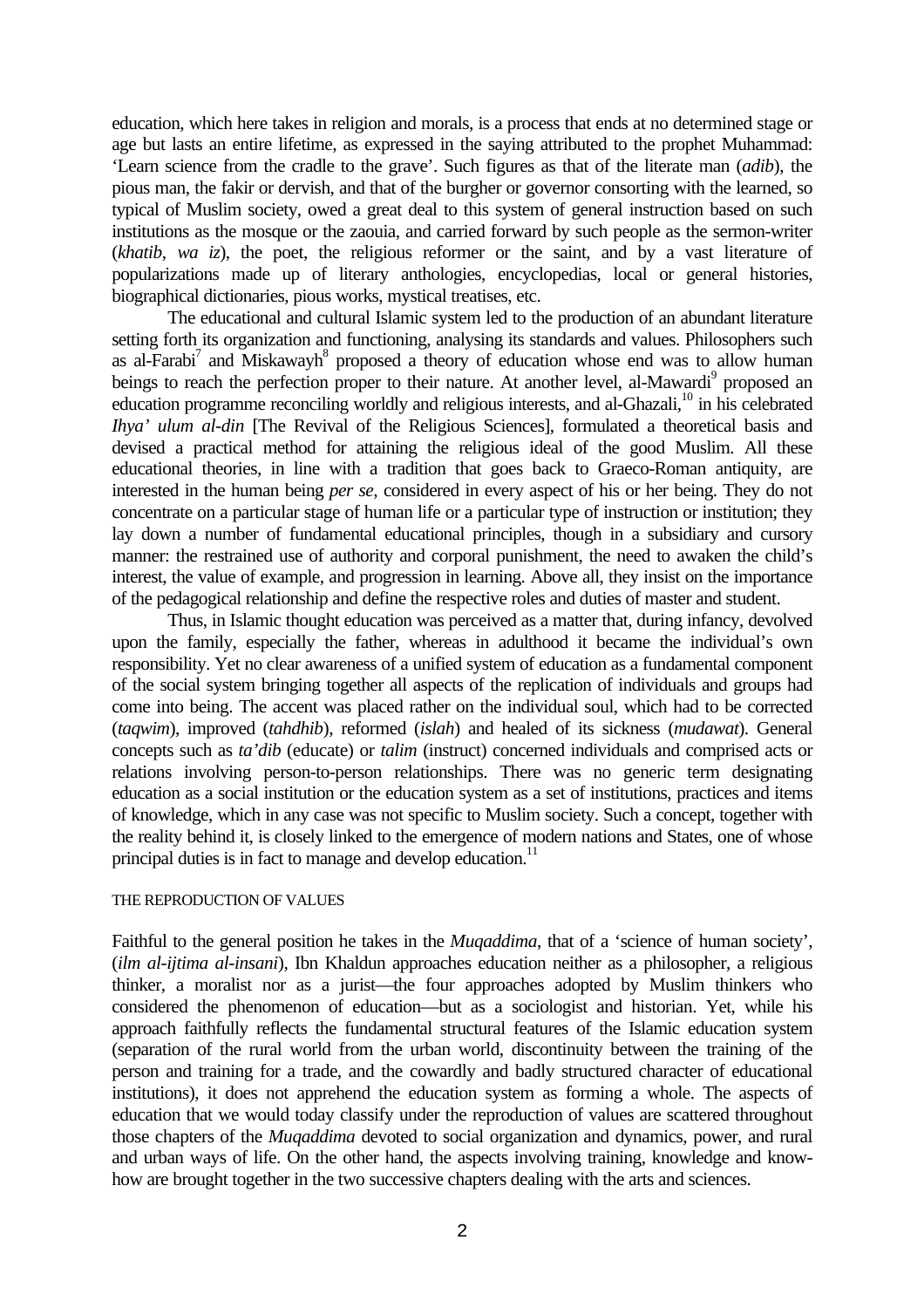The well-known concept of *asabiyya*, generally rendered as *esprit de corps*, solidarity or cohesion, is rarely seen other than from the sociological standpoint. But it also has to do with the world of values. It may even be said that this concept is the underlying value in tribal society, as it is the source of all forms of cohesion in a society organized according to an interlocking principle. The foundations of *asabiyya* are what Ibn Khaldun calls *nura* (kinship), the feeling of affection for and attachment to close relatives and all who are of the same blood.<sup>12</sup> When a relative suffers an injustice or is attacked one feels humiliated and leaps to his or her defence in the same natural reflex that causes one to reciprocate aggression against oneself. Ibn Khaldun calls it a natural tendency that has always existed in human beings. It transmits itself spontaneously from one generation to the next and needs to be neither learned nor taught. It is to be found at the deepest level of a sort of instinct of preservation. But Ibn Khaldun admits that the relations that people are forced to maintain between themselves out of vital necessity are orderly and obey rules and laws. One of the functions of thought is to 'allow people to acquire, through their dealings with their fellows, knowledge of what they must do and what they must not do, of what is good and what is evil'.<sup>13</sup> Thanks to 'empirical intelligence' individuals are capable of discovering for themselves the rules and values that must guide their acts and their social life; but, as Ibn Khaldun points out, this would take too much time, 'as everything that depends on experience requires time'.<sup>14</sup> A much shorter way lies in imitating one's parents, teachers and elders in general. Ibn Khaldun thus poses the problem of the reproduction of values at the most general level, placing himself at the point of view of the individual, however, not that of society, without considering the social function of the reproduction of values as such. He fails here to disengage himself from a general attitude we find in philosophers, religious thinkers and moralists, one that might be called 'edifying'. Individual improvement and salvation are the aims here, requiring the acquisition of certain forms of behaviour and the assimilation of certain rules and values. Ibn Khaldun does not state exactly which ones, but it can safely be affirmed that he means here what Muslim thinkers commonly call the *adab*, ways of doing, social conventions or rules of behaviour. The *adab* reach into all fields of human activities and behaviour. They have been codified down to the smallest details, as can be seen in al-Mawardi and al-Ghazali, forming a part of that broad, permanent moral and religious mechanism for human education referred to above.

In other respects, Ibn Khaldun adopts an approach that could without hesitation be described as sociological. It can be illustrated by three examples—examples in which he analyses the courage of rural folk, the corruption of urban dwellers and the phenomenon of imitation.

Courage is a cardinal virtue among country people, he observes. They have neither militia nor walls nor gates. They see to their own defence, bearing arms and keeping themselves on the alert at all times. In them, therefore, 'daring has become a character trait, and courage second nature'. Among townsmen, however, this virtue is nearly absent since they are brought up in a state of dependence, sheltered behind their walls and protected by their militia and their governors; they are used to peace and comfort. In addition, their spirits are weakened and their courage annihilated by the weight of the constraints imposed on them by 'governmental and educational laws'.<sup>15</sup>

Corrupt morals are virtually inescapable for urban dwellers. An affluent life leads to the search for pleasure, the appearance of new habits and of new needs. These become increasingly difficult to satisfy, particularly when dynasties decline and taxes become heavier. Townspeople use any means, good or bad, to cope, ineluctably entering 'the ways of immorality'. <sup>16</sup> In rural areas, on the other hand, a life of making do with necessities constantly calls for control over appetites. The vices and defects that can be acquired are few compared to those of townspeople, and country people remain close to their original natural state and are more inclined to good.<sup>17</sup>

Imitation is held by Ibn Khaldun to be a general phenomenon: the dominated always imitate those who dominate them. This is true of children *vis-à-vis* their parents, pupils *vis-à-vis* their teachers, subjects *vis-à-vis* their princes and dominated nations *vis-à-vis* dominant nations; it holds true as much for custom and behaviour as for all aspects of civilization. Ibn Khaldun finds the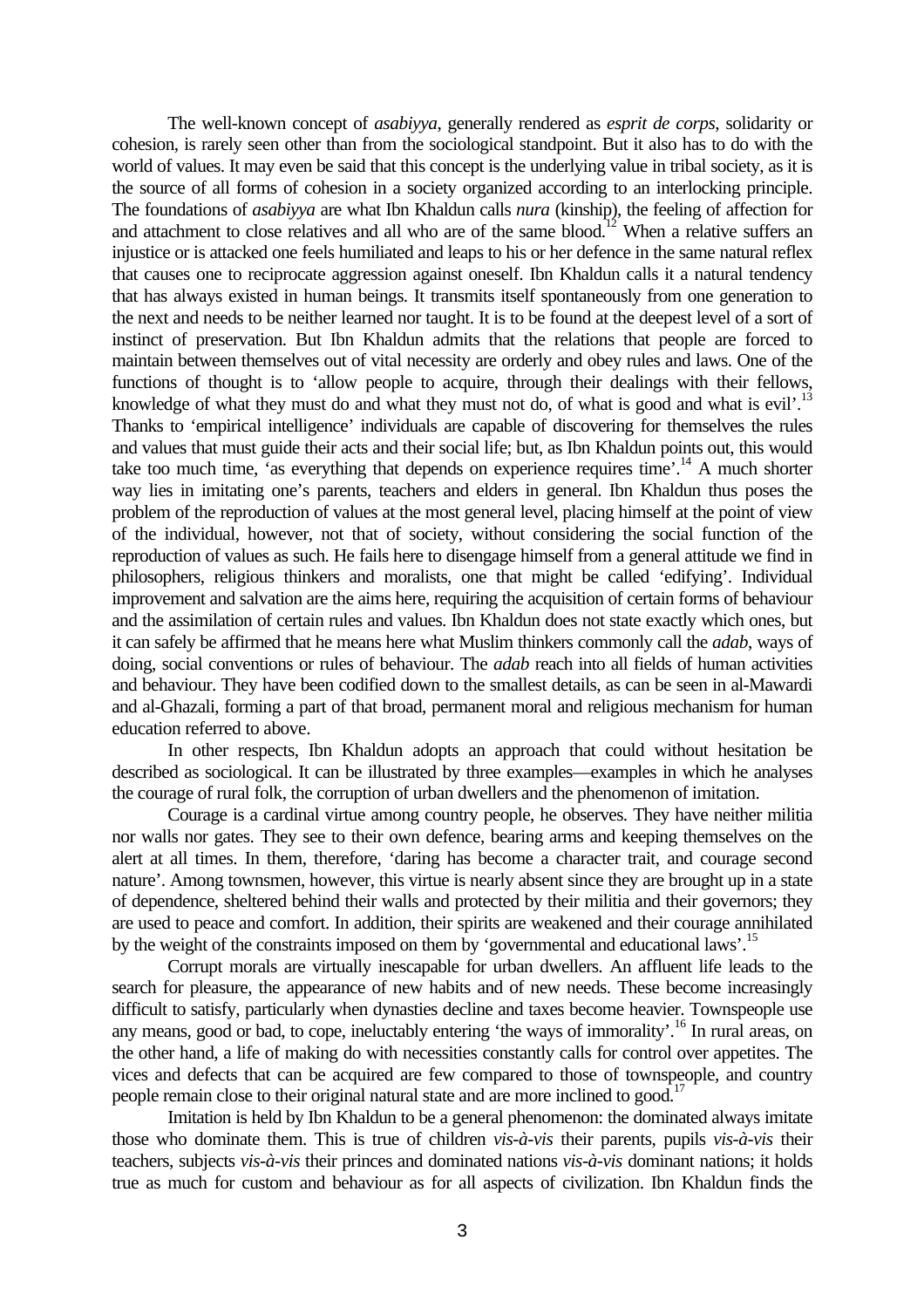explanation for this phenomenon in the fact that the dominated believe in the perfection of those who dominate them.<sup>1</sup>

In all three examples the question of values and their transmission is no longer presented as an exclusively individual matter. The courage of rural folk, like the corrupted morals of townspeople and the phenomenon of imitation, do not depend only on subjective will, nor are they the result of incitement: they are the outcome of actual conditions.

As can be seen, without stating the matter explicitly or systematically, Ibn Khaldun deals with all aspects of the reproduction of values in Muslim society. He begins by assuming, in a sort of philosophical anthropological postulate, that human beings, who are endowed with the faculty of thought, organize their relations with the world and each other according to laws and rules that each individual learns through his or her own personal experience, and especially by impregnation from the family and cultural milieu. At the same time, he reveals deeper values, connected with the very functioning of society, whose reproduction occurs independently of individual wills.

Lastly, it is important to note that Ibn Khaldun brings up twice, although both times in an incidental manner, the matter of the inculcation of religious values. Speaking of the consequences of Koranic instruction on mental development, he points out that it has become 'the symbol of Islam in all Muslim cities', as it allows articles of faith to be inculcated in the heart of the child from the tenderest age. In his analysis of the methods practised in the various regions of the Muslim world he stresses the 'total' linguistic 'deficiency' to which precocious Koranic instruction leads, particularly when it is unique and exclusive, as it was in the North Africa. He approves, at least in theory, of the reforms proposed by Abu Bakr Ibn al-Arabi, whereby the child would first be taught language and the rules of calculation, but he finds that such ideas clash with habits too deeply ingrained to allow those ideas to be implemented,<sup>19</sup> thereby confirming one of the structural features of the Islamic education system, namely that of the basically religious nature of the instruction given to children and of the discontinuity between that instruction and the training of scholars. Moreover, when examining the matter of faith and works in the chapter he devotes to theology, Ibn Khaldun gives a personal interpretation of it based on his theory of *habitus* (*malaka*, see 'Learning the Arts' below). In substance, he says that what is required in faith and works is not just a formal declaration or mechanical gesture but a 'knowledge of state', a 'permanent disposition', an 'indelible colouring' of the soul.<sup>20</sup> The essential task of the religious institution is to lead the individual towards such a realization. Ibn Khaldun leaves it up to men of religion to determine and describe the exact practical rules and procedures.

## TRAINING IN KNOWLEDGE AND KNOW-HOW

Ibn Khaldun deals with the learning of trades and the teaching of the sciences in connection with the 'means of existence' argument and the general table of the sciences of his time that drawn up in the last and very long chapter of the *Muqaddima*. It is not certain that he would agree with our reconciliation of the two, since he sees technology as a field of knowledge and of thought linked to action and consequently inferior to science, which is pure speculation.

In Ibn Khaldun's theory of society the development of the arts (i.e. the trades, in the language of the period) and the sciences corresponds at the human level to the perfection of the spiritual nature and at the social level to the final stage of the gradual transition of society from the rural order to the urban order. The gulf between the rural and urban worlds is perceived as a natural consequence of the passage from the 'necessary' to the 'superfluous', from the 'simple' to the 'complex'. Rural society, being satisfied with the necessary, cultivates only the simplest of the arts, such as agriculture and weaving; it has no knowledge of writing and the sciences, and though at times some of its members may take an interest in such matters they can never reach perfection.<sup>20</sup> In the cities, the arts and sciences develop as production expands and diversifies, as wealth increases and as a taste for the superfluous and luxury comes into being. $2<sup>1</sup>$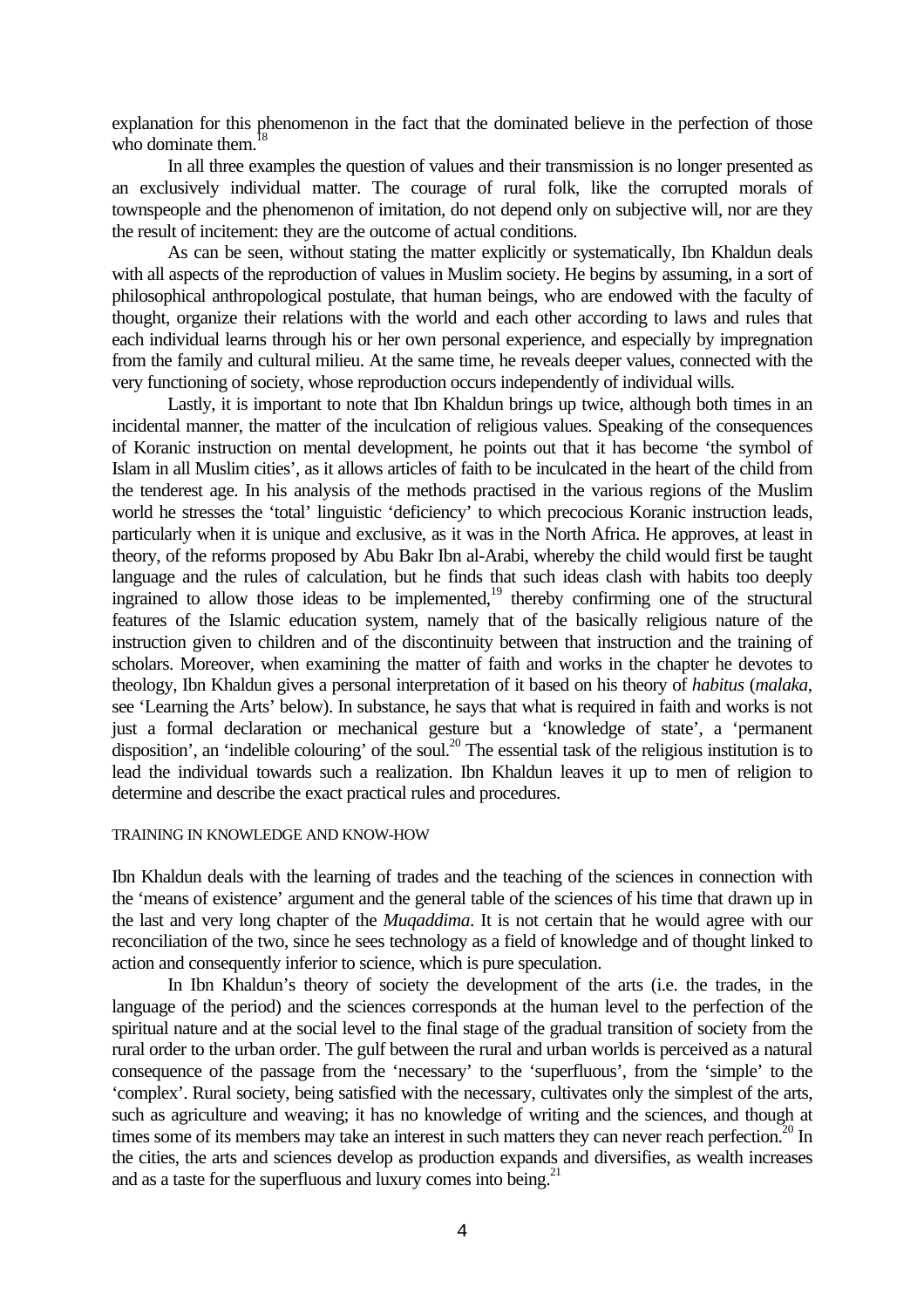The term art (*sina a*) is used by Ibn Khaldun in a very wide acceptation, covering even the vocational and practical aspects of scientific activities. The various arts, presented in relation to 'the means of existence', are classed according to their uses and their social importance before more systematic exposés are made on the main ones. The religious and intellectual offices, such as those of the judge, the mufti or the teacher, are placed on the same level as the other arts considered as 'means of existence'. But, as Ibn Khaldun points out,<sup>23</sup> though these are 'noble' as to their ends, they are generally poorly paid.

## LEARNING THE ARTS

Ibn Khaldun limits himself here to two remarks: the arts must necessarily be learned from a master; they are highly specialized, and a person who masters one art cannot generally master a second. He does not conceive of technology as a body of knowledge independent of those who possess it. Technique, though understood as something at once practical and intellectual (*amr amali fikri*), is reduced to a skill that may be learned only by observation and imitation (*naql al-mu ayana*). Learning itself is seen by Ibn Khaldun as the acquisition of a 'habitus' (*malaka*). He uses this concept, which for philosophers<sup>24</sup> had an essentially moral and intellectual meaning, very widely to cover a vast field going from language to faith, the arts and the sciences. He defines it as 'a stable quality resulting from a repeated action until its form has taken final shape'.<sup>25</sup> Habitus are like gradually formed 'colours' of the soul. They take shape when a person is still in his or her 'state of natural simplicity'. Once the soul acquires a given aptitude it loses its primary simplicity, its readiness weakens and its capacity to assimilate a second aptitude diminishes. We shall return to this important concept later.

## THE TEACHING OF THE SCIENCES

The ideas developed by Ibn Khaldun on teaching belong to his encyclopedic presentation of the sciences. This opens with a theory of knowledge and a general presentation of the socio-historical and epistemological bases of scientific development. Then the sciences, categorized as the rational—'those that people can apprehend by virtue of the very nature of thought'<sup>26</sup>—and the traditional— 'those founded upon authority'<sup>27</sup>—are described as to their subjects, their methods, their results and their historical development. Teaching is approached at the end of this enumeration and before the sections on language, the learning of language and the various forms of literary production. Two sides can be distinguished to Ibn Khaldun's presentation, one covering the principles of teaching, the other its methods and content. The learning of language is dealt with separately.

## CONDITIONS FOR TEACHING

At birth, says Ibn Khaldun, we are entirely devoid of knowledge; we are still no more than 'raw material'. We then gradually gain 'form' 'thanks to the knowledge we acquire through our organs'. Essentially ignorant, we fulfil ourselves as human beings only through knowledge. Ibn Khaldun distinguishes three types of knowledge corresponding to as many 'degrees of thought'. There is practical knowledge, the product of 'the discerning intelligence', which allows us to act in the world in a controlled fashion; then 'a knowledge of what we must or must not do and of what is good or evil', which we acquire through our 'empirical intelligence' and which guides us in our relations with our fellows; and, lastly, theoretical knowledge of everything that exists in the world, which we conquer by our 'speculative intelligence'. Only this last type of knowledge, the subject of the sciences, gives us the possibility of reaching perfection of soul.<sup>28</sup>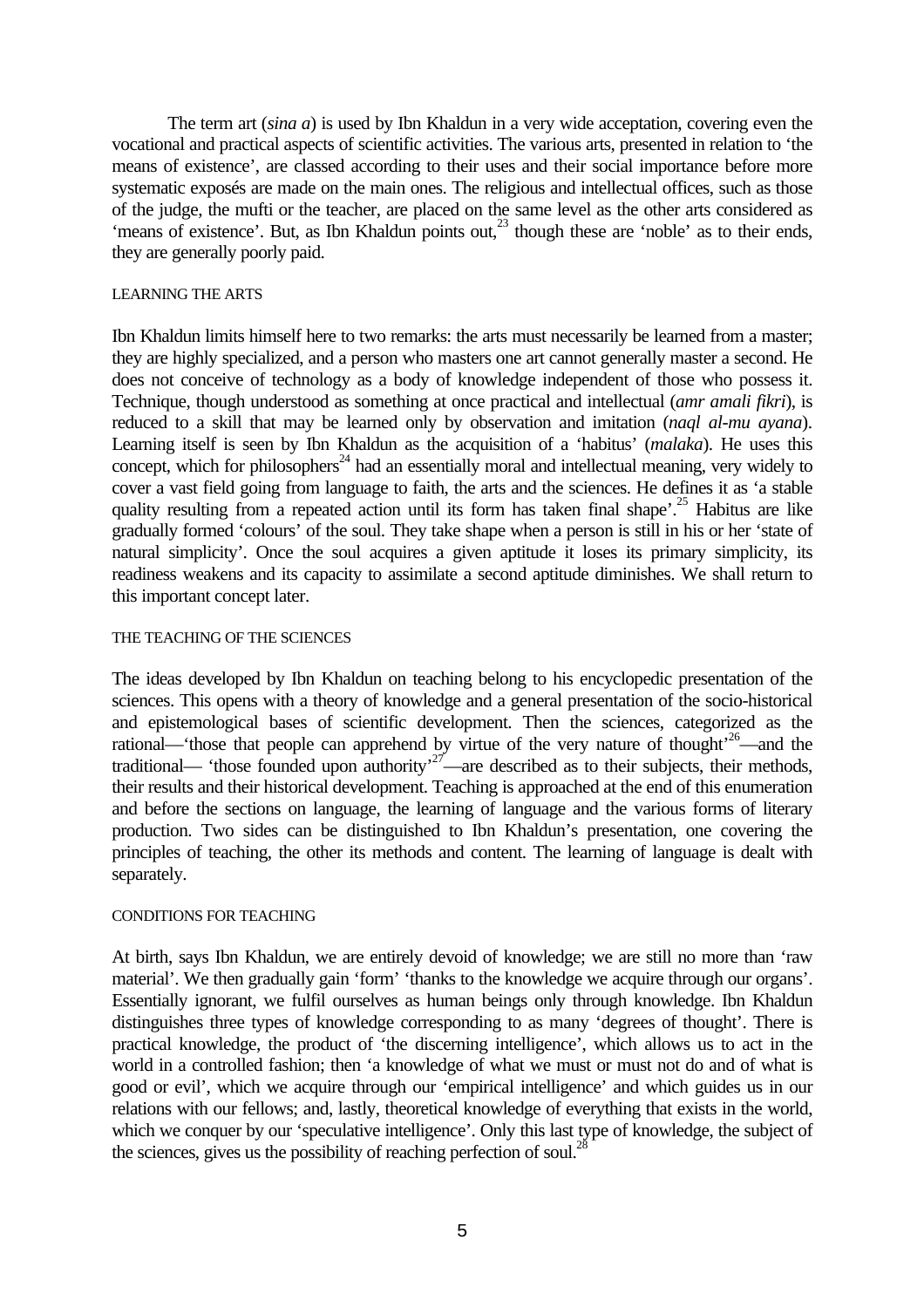The teaching of the sciences is necessary for two reasons: firstly, thorough knowledge of them requires a lengthy period of learning that can be carried out only with the help of teachers;<sup>29</sup> secondly, their very development requires them to be communicated to others.

## PEDAGOGICAL PRINCIPLES

Ibn Khaldun's pedagogical conception is based on the central concept of the habitus, mentioned earlier in connection with the learning of the arts. Whether it concerns the child or the adult, the practical arts or the sciences, moral or religious values, the aim of all pedagogical action is the formation in the soul of a stable disposition. Once it has been acquired, this disposition will not disappear. Ibn Khaldun often compares it to a dye that lasts until the cloth to which it has been applied is destroyed.

All habitus, says Ibn Khaldun, are necessarily corporal. He understands the habitus as something the soul can acquire only through the senses, as opposed to another type of knowledge proper to the prophets and mystics, which can be obtained only through the contemplation by the soul of its own essence. This concerns both the physical and the intellectual aptitudes, starting with the very fact of thinking.<sup>30</sup> The formation of a habitus initially requires continuous repetition until the form is fixed. In order to obtain maximum efficiency, it must be a practice (*bi-l-mubashara*) and modelled on the most perfect exemplars with the help of the best teachers, preferably following methods of direct observation (*bi-l-mu ayana*). Ibn Khaldun thinks that the soul has but fairly limited receptivity (*isti dad*). For one thing, it cannot receive several 'dyes' at a time; then, when it has taken on one of these, its capacity to receive others gradually diminishes.<sup>31</sup> Training must thus start from the earliest age, when the soul is still virgin, 'because the first things to be imprinted into hearts are like foundations for the habitus; and the building's value is determined by that of its foundations'.<sup>32</sup> Accordingly, the choice of content in the earliest instruction is of decisive importance. Moreover, in the field of the arts as well as in that of the sciences, Ibn Khaldun advises strictly against the teaching of more than one subject at a time. Moreover, he points out, observation shows us that 'it is rare to find a person skilled in one art who is then capable of excelling in another and to the same degree'.<sup>33</sup>

Ibn Khaldun calls attention to another important factor in the formation of habitus, namely that of authority. An overly severe attitude on the part of the teacher leads to the most harmful consequences, particularly for young children. In this connection, he cites the situation of slaves, servants and oppressed nations. Constraint and oppression break the character, sap energy and in the end destroy their subjects' capacity for realizing 'their destiny and their full humanity'.<sup>34</sup> He therefore recommends moderate use of authority and punishment, taking into consideration the personality of the pupil and the need 'to instruct without afflicting the pupil and killing his or her spirit'.

Finally, habitus can be either good or bad; they may take the form of either virtue or vice, good or evil, good taste or bad, refinement or crudeness, clarity and exactness or confusion. They also differ in degree, depending on the quality of teaching and of the models imitated and on the general level of development of the civilization.

## **Methods and contents**

The question of the teaching of the sciences Ibn Khaldun approaches from his concept of the habitus. In order to master any discipline and fully possess it, he says, it is necessary to acquire 'a habitus that allows the principles and rules to be grasped, problems to be fully understood and secondary questions to be drawn from principles'.<sup>35</sup>

The formation of such a habitus demands a rigorous approach in which must be taken into consideration the student's 'receptivity' and power to assimilate, together with the quantity of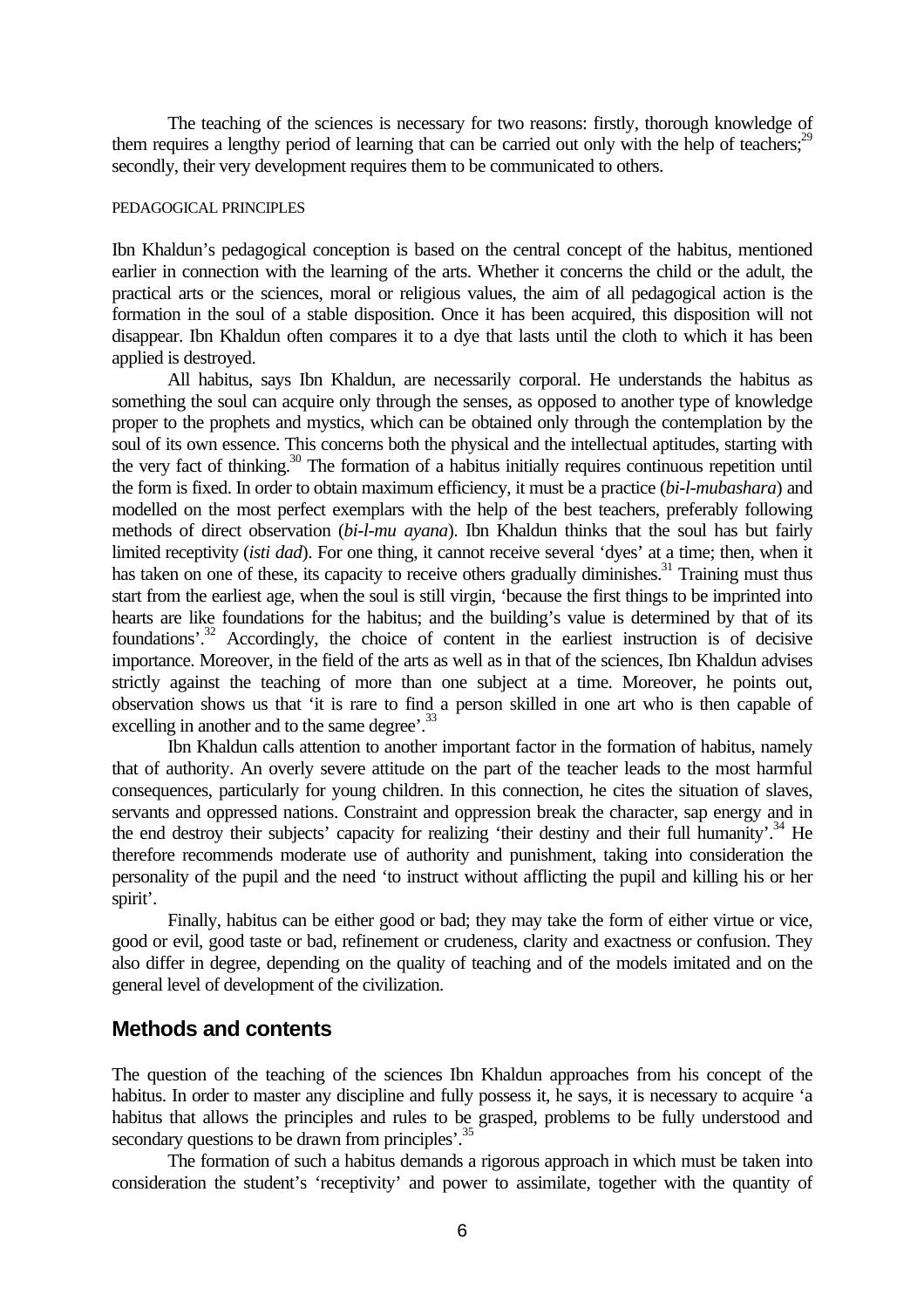information contained in the subject to be taught and its complexity. Ibn Khaldun considers that the process must take place in three progressive stages, whose object and means he is careful to  $explain.<sup>36</sup>$ 

The first of these is a preparatory stage. Its object is to familiarize the student with the subject being taught and to prepare him or her to grasp its problems. This stage is limited to giving an overall view of the subject and emphasizing its main points. Explanations must be kept simple and general and allow for the student's capacity for understanding and assimilating.

The second stage goes deeper. Now the subject must be looked at from every angle and generalizations transcended. Explanations and commentaries must be exhaustive and all divergent points of view examined.

The third stage is that of consolidation and mastery. The subject is again studied, *in extenso*, from the beginning, but this time the most complex and obscure points are gone into.

Ibn Khaldun lays great emphasis on the principle of the progressive approach. He says it is a serious error to begin by the most abstruse problems, as do many teachers who take no account of the student's state of preparation. Such a practice is most harmful, as the student tires rapidly and becomes discouraged. Worse still, in the belief that the difficulties encountered are intrinsic to the subject, he or she turns away from and abandons it. Going further into the matter, Ibn Khaldun perceives clearly that the inculcation of a body of knowledge is inseparable from the development of the mental aptitudes necessary for that knowledge to be assimilated. As he points out: 'At the beginning the student is literally incapable of understanding anything at all, except for a very few points that, in any case, he or she grasps only in an approximate and summary manner, when they are explained with examples drawn from sensory experience. Then the student's readiness gradually develops: the problems of the subject become more familiar with every repetition, and he or she then goes from approximate knowledge to an ever deeper assimilation'.<sup>37</sup>

Ibn Khaldun supplements these general principles with a number of practical recommendations. He recommends to teachers that they present their students with consistent teaching material suited to their capacities, keeping to the works selected for the course and seeing to it that they are completely assimilated before passing on to others; not teaching two subjects at the same time, not stretching out the study of a subject over too long a period, in order not to break the interdependence between its different facets. He advises students not to 'dwell on disputes over words' and especially not to weigh themselves down with formal logic. 'Indeed', he says, 'the only natural means of attaining truth is the natural readiness to think, once it is relieved of all false ideas and the thinker places his or her entire confidence in divine mercy. Logic is nothing more than a description of the act of thinking and in most cases follows it'.<sup>38</sup>

On the question of the content of science teaching, Ibn Khaldun limits himself to a few remarks inspired by the actual state of education in his time. He denounces three abuses: the overload of work imposed on students; the excessive importance given to the 'instrumental sciences'; and the use of précis. The sciences, particularly religious and literary science, had undergone considerable development under Islam, and Ibn Khaldun describes it in detail. In agreement with his contemporaries, he judges this development to have reached its apogee and its term.<sup>39</sup> How and in what form should the enormous accumulated corpus be transmitted? During the preceding centuries sustained efforts had been made to devise adequate didactic forms: syntheses, treatises, précis and commentaries. For each subject there was a plethora of works available. Each school of thought or trend had its own collection, often with methods and terminologies that were peculiar to it. Ibn Khaldun wondered how the average student could be required to assimilate it all. Teachers, he suggests, should limit themselves to teaching their students the subject-matter of their own schools. But he barely believes in this solution himself, 'owing to force of habit'. Précis do not seem to him to furnish an effective remedy; on the contrary, they only increase the harm done. Intended to 'facilitate memorization for students, they render the task harder for them'. Ibn Khaldun makes two reproaches: by trying to 'fit a maximum number of ideas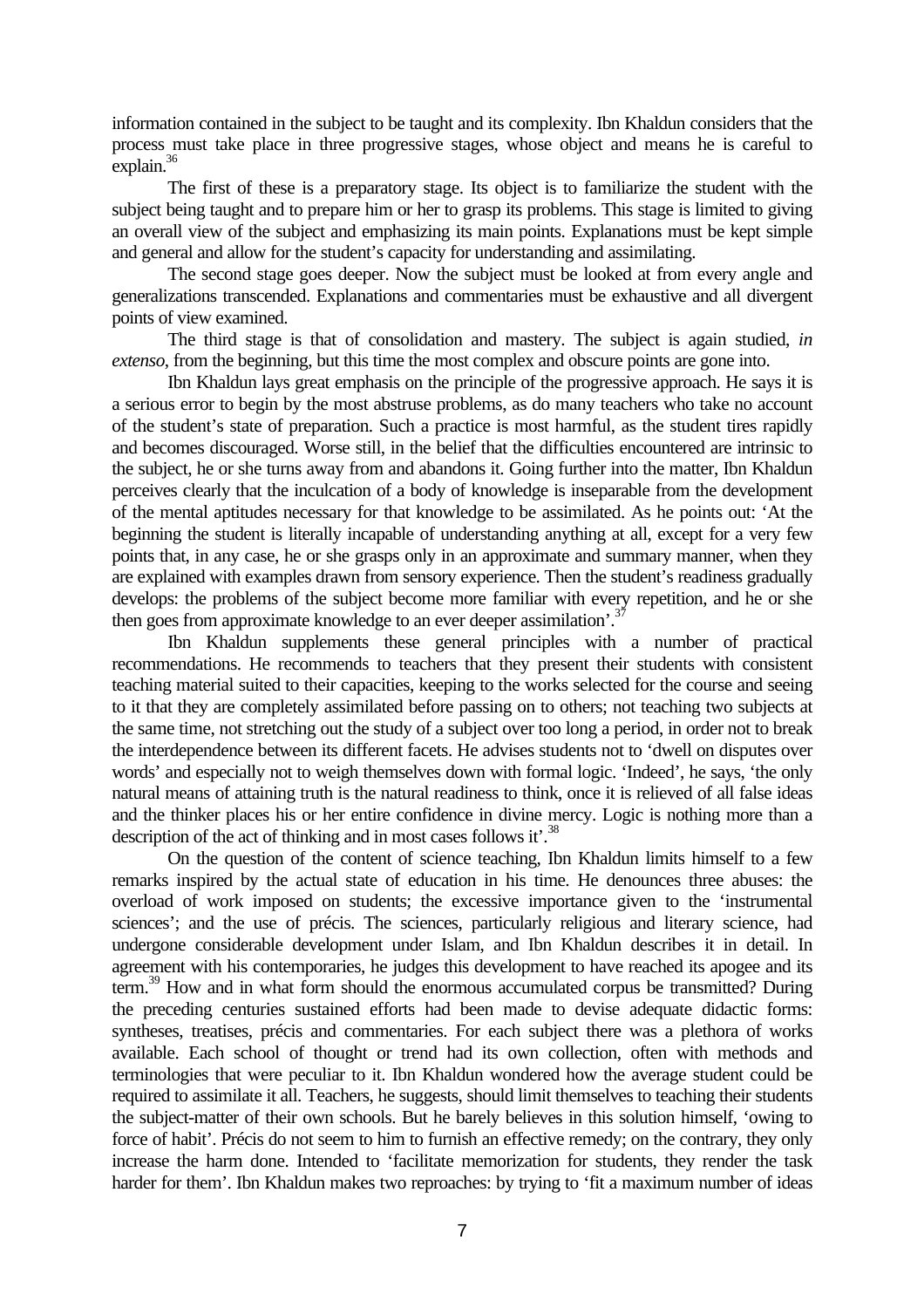into a minimum number of words', they are injurious to the quality of expression and lead to comprehension difficulties; and they sow confusion in the students' minds 'by presenting them with the ultimate findings of a subject before preparing them to take in those findings'.<sup>40</sup> Faced with such a situation, it is understandable that he should speak out against the propensity of his age to dwell on the study of the sciences described as 'auxiliary' or 'instrumental'—such as grammar, logic and legal principles. These are theoretically only means to be placed at the service of the fundamental sciences that are sought for their own sakes. Thus, philology and arithmetic should serve the religious sciences, while logic and philosophy should be similarly available to theology. Too much time spent on the religious sciences is only further weighing down the burden borne by students and distracting them from the essential. $41$ 

This view of education is not seen by Ibn Khaldun as being linked to institutions or places. It appears rather as a private, individual matter at the level of each of its three components: science, teachers and students. The individual soul fulfils itself in and through knowledge. The invention and development of the sciences meets a spiritual necessity above all. Though perfectible, the sciences are conceived as constituting a closed universe, or at least one tending towards a certain completion. The greater part of scientific activity must be devoted to the task of organizing the various fields of knowledge into individualized subjects capable of being transmitted. Thus of the objects assigned by Ibn Khaldun to 'the composition of works', five out of eight deal with organization and the transmission of knowledge: definition of the subject, the systematic exposé of results, the righting of errors, commentary and summary.<sup>42</sup>

With the progress of civilization, science became professionalized, organizing itself according to principles and rules, making use of a specialized methodology and terminology; it was practised as a trade. When Ibn Khaldun attempts to trace out a history of education, he concentrates on the *sanad*, i.e. the network of teachers, across space and time, who guarantee the quality of the knowledge transmitted. Moreover, the history of the sciences is essentially epitomized for him in that of the basic works that have been composed within each subject, with their main commentaries and abstracts. Thus on the one hand, and within each subject, there are a number of established works; on the other, chains of authorities to transmit them: this sums up the institution of education. Ibn Khaldun barely mentions such places as colleges (*madrasas*) or convents (*khanqas, rubut*), which he considers only in the role of material assistance to students and teachers (board and lodging). <sup>43</sup> Thus indirectly, and several centuries in advance, he confirms one of the invariable structural features of the education system in Muslim societies, namely the precarious nature of its institutions.

### **Notes**

- 1. The author's original title was 'Education in Ibn Khaldun's *Muqaddima'*.
- 2. *Abdesselam Cheddadi (Morocco)*. Professor in the Faculty of Educational Sciences at the University Muhammad V, Rabat; former Associate Head of Studies at the Ecole des Hautes Etudes en Sciences Sociales, Paris. Translator of the autobiography of Ibn Khaldun under the title *Le voyage d'occident et d'orient* [The Journey to West and East] (1980), extracts from the Kitab al-Ibar, under the title *Peuples et nations du monde* [The World's Peoples and Nations] (2 vols., 1986), and numerous studies on aspects of the thought of Ibn Khaldun. At present preparing a new translation of the *Muqaddima* and of the History of the Arabs and Berbers of the Maghrib (to be published by Editions Gallimard, Paris).
- 3. Cf. E. Gellner, *Nations and nationalism*, Oxford, Basil Blackwell Ltd., 1983, p. 11-18, 29-35.
- 4. Cf. G. Makdisi, *The Rise of Colleges*, Edinburgh, Edinburgh University Press, 1981; *The Rise of Humanism in Classical Islam and the Christian West*, Edinburgh, Edinburgh University Press, 1990.
- 5. See H.J. Cohen, *The Economic Background and Secular Occupations of Muslim Jurisprudents and Traditionists in the Classical Period of Islam (until the Middle of the Eleventh Century)*, J.E.S.H.O., January 1970, p. 16-61; J.E. Gilbert, *The Ulama of Medieval Damascus and the International World of Islamic Scholarship*, Ph.D. dissertation, Ann Arbor, University Microfilms, 1977.
- 6. G. Makdisi, op. cit.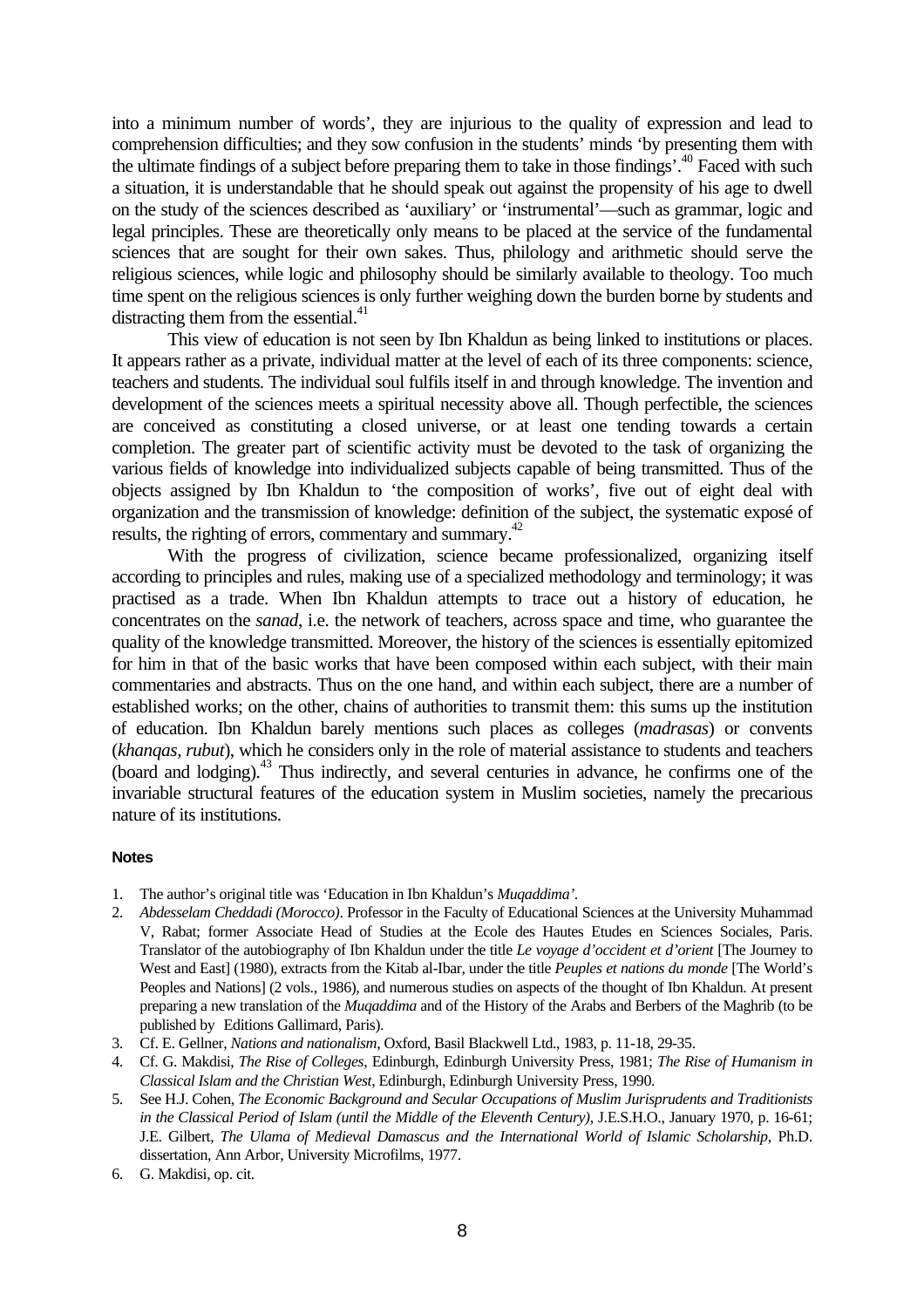- 7. See particularly *Ara' ahl al-madina al-fadila* [The Opinions of the Inhabitants of the Virtuous City] and *Kitab tahsil as-sa ada* [The Book of the Attainment of Happiness]. A profile of al-Farabi is included in this series of '100 Thinkers on Education'.
- 8. See *Kitab tahdhib al-akhlaq* [The Book of Moral Education].
- 9. See *Adab ad-dunya wa-d-din* [The Rules of Propriety for the Wordly Life and the Religious Life].
- 10. A profile of al-Ghazali is included in this series of '100 Thinkers on Education'.
- 11. E. Gellner, op. cit., p. 35-38.
- 12. Cf. *Muqaddima Ibn Khaldun*, 'Abd al-Wahid Wafi, Cairo, undated, Vol. II, p. 484-85; French translation by Vincent Monteil, Vol. I, p. 256-58; English translation by F. Rosenthal, Vol. I, p. 264-65, (hereafter designated as Fr. tr. and Engl. tr). All quotations from the *Muqaddima* given in the present essay were translated from Arabic to French by the author.
- 13. *Muqaddima*, III, p. 1012-13; Fr. tr. II, p. 878-80; Engl. tr. II, p. 417-19.
- 14. Ibid., III, p. 1012; Fr. tr., II, p. 878; Engl. tr., II, p. 418.
- 15. Ibid., II, p. 478-81; Fr. tr., p. 249-54; Engl. tr., p. 257-61.
- 16. Ibid., II, p. 888 ff.; Fr. tr., II, p. 765 ff.; Engl. tr., II, p. 291 ff.
- 17. Ibid., II, p. 474-79; Fr. tr., I, p. 246-51; Engl. tr., p. 253-58.
- 18. Ibid., II, p. 510-11; Fr. tr., I, p. 291-92; Engl. tr., p. 290-300.
- 19. Ibid., III, p. 1249-53; Fr. tr., p. 1222-26; Engl. tr., III, p. 300-05.
- 20. Ibid., III, p. 1072 ff.; Fr. tr., III, p. 965 ff.; Engl. tr. III, p. 39 ff.
- 21. Ibid., II, p. 935, 961; Fr. tr., p. 816, 847; Engl. tr., II, p. 346, 378.
- 22. Ibid., II, p. 936-39; Fr. tr., II, p. 817-19; Engl, tr., II, p. 347-49.
- 23. Ibid., II, p. 925-26; Fr. tr., p. 805-07; Engl. tr., p. 334-35.
- 24. See Avicenna, for example, in *Shifa'*.
- 25. *Muqaddima*, II, p. 935; Fr. tr., II, p. 816; Engl. tr., II, p. 346.
- 26. Ibid., III, p. 1025-26; Fr. tr., II, p. 897; Engl. tr., II, p. 436.
- 27. Ibid.
- 28. Ibid., III, p. 1008-09; Fr. tr., II, p. 873-75; Engl. tr., II, p. 411-13.
- 29. Ibid., III, p. 1017-18; Fr. tr., p. 887-88; Engl. tr., II, p. 424-426.
- 30. Ibid., III, p. 1019; Fr. tr., II, p. 889; Engl. tr., II, p. 426.
- 31. Ibid., II, p. 942; Fr. tr., p. 824-25; Engl. tr., p. 354-55.
- 32. Ibid., III, p. 1249; Fr. tr., II, p. 1222; Engl. tr., II, p. 301.
- 33. Ibid., II, p. 942; Fr. tr., p. 824-25; Engl. tr., p. 354-55.
- 34. Ibid. , III, p. 1253-54; Fr. tr., III, p. 1226-29; Engl. tr., p. 305-07.
- 35. Ibid., III, p. 1019; Fr. tr., II, p. 888; Engl. tr., II, p. 426.
- 36. Ibid., III, p. 1243-45; Fr. tr., III, p. 1218-21; Engl. tr., III, p. 292-94.
- 37. Ibid.
- 38. Ibid., III, p. 1248; Engl. tr., p. 298.
- 39. Ibid., III, p. 1027; Fr. tr., II, p. 901; Engl. tr., II, p. 439.
- 40. Ibid., III, p. 1242; Fr. tr., p. 1217-18; Engl. tr., p. 291.
- 41. Ibid., III, p. 1248-49; Engl. tr., p. 298-300.
- 42. Ibid., III, p. 1237-40; Fr. tr., III, p. 1211-14; Engl. tr., III, p. 284-88.
- 43. Ibid., III, p. 1021, 1025; Fr. tr., II, p. 892, 897; Engl. tr., II, p. 430, 435.

#### **Works by Ibn Khaldun**

#### IN ARABIC

- *Kitab al-Ibar* [The Book of Advice]. Ed. by N. Hurini. 7 vols. Cairo, Bulaq, 1867 (H. 1284).
- *Muqaddima Ibn Khaldun* [Ibn Khaldun's Introduction to History]. 4 vols. Cairo, Abd a-Wahid Wafi, 1957.
- [*The Prolegomena of Ibn Khaldun*]. 3 vols. Paris, E. Quatremère, 1858. (In Arabic)
- *Shifa' as-sa'il li tahdh ib al-masa'il* [Satisfying Questions on the Correction of Problems]. Istanbul, M. Ibn Tawit at-Tanji, 1958.
- *at-Ta rif bi-Ibn Khaldun wa rihlatuhu gharban wa sharqan* [An Introduction to Ibn Khaldun and His Travels in West and East]. Cairo, M. Ibn Tawit at-Tanji, 1951 (H. 1370).
- *Tarikh ad-duwal al-islamiya bi-l-Maghrib* [A History of Islamic Countries in the Maghreb]. Algiers, W.M. de Slane, 1847 (H. 1263).